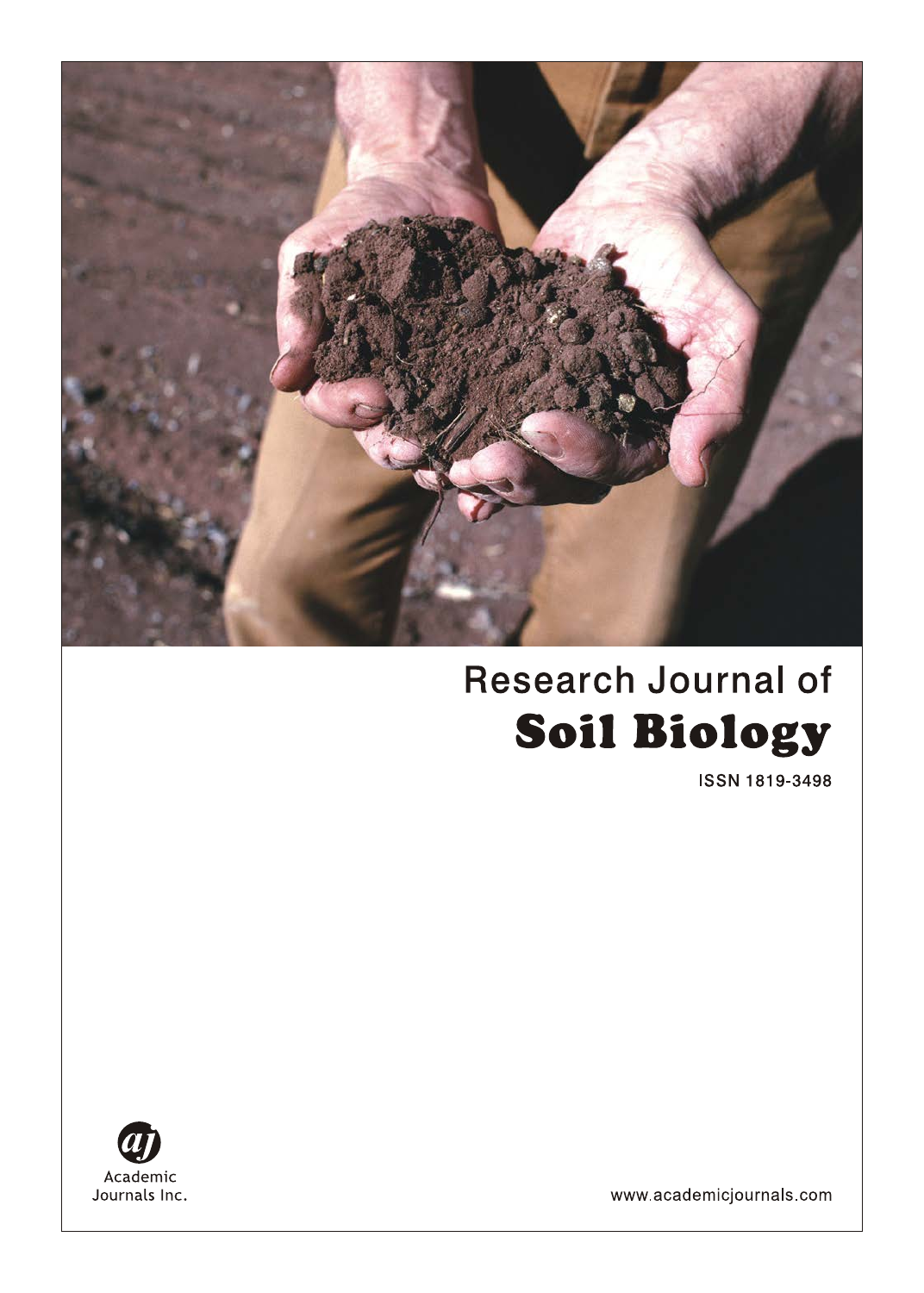Research Journal of Soil Biology 7 (3): 84-90, 2015 ISSN 1819-3498 / DOI: 10.3923/rjsb.2015.84.90 © 2015 Academic Journals Inc.



# **Influence of Short-Term Drought Stress and Manganese Treatments on Yield and Quality of Soybean Cultivars**

Soheil Kobraee and Keyvan Shamsi

Department of Agronomy and Plant Breeding, Kermanshah Branch, Islamic Azad University, Kermanshah, Iran

*Corresponding Author: Soheil Kobraee, Department of Agronomy and Plant Breeding, Kermanshah Branch, Islamic Azad University, Kermanshah, Iran Tel: 00988337243181* 

# **ABSTRACT**

In order to assess responses of eight soybean cultivars to drought stress and manganese foliar application, a field experiment was conducted as split plot based on randomized complete block design with three replicates at research station of Islamic Azad University, Kermanshah province, Iran during 2012, growing season. At the end of growing season, economic and biological yield were determined. Also, oil and protein contents in soybean grain were measured. Statistical analysis showed that irrigation and manganese interaction had significant effects on economic and biological yield, while, this treatment had no significant effects on oil and protein in soybean grain. In addition, there are significant differences among cultivars in economic and biological yield. Based on results obtained, withholding irrigation at flowering stage reduced oil, protein, economic and biological yield, but this reduction was not statistically significant for the oil. The lowest oil, protein, economic and biological yield were recorded in  $I_2Mn_0C_2$ ,  $I_1Mn_0C_4$ ,  $I_2Mn_0C_5$  and  $I_2Mn_0C_4$ treatments. There was a significant and positive correlation between economic yield with oil percentage and biological yield.

**Key words:** Micronutrient, oil, protein, soybean, yield

# **INTRODUCTION**

Availability of micronutrients in calcareous soil is influenced by soil moisture. Also, in calcareous soils wet and dry periods can influence manganese availability by root plants. Under drought stress, plant roots cannot absorb micronutrients (Heidarian *et al*., 2011), such as manganese and foliar spraying of manganese is useful and more influential as compared to soil application (Narimani *et al*., 2010). In the other side, Soybean is considered a sensitive crop to drought stress (Lobato *et al*., 2008) and manganese deficiency (Barker and Pilbeam, 2007). Manganese fertilization could be very important in the case of soybean grown in soil with low manganese availability (Hellal and Abdelhamid, 2013), especially at water deficit conditions (Vadez *et al*., 2000). Recent evidence in the literature indicates that deficiencies in minerals due to drought stress at any plant growth stage result in poor seed quality and low yield (Bellaloui *et al*., 2013). In addition, drought stress is recognized as a affecting factor in soybean oil and protein contents (Kumawat *et al*., 2000; Rotundo *et al*., 2009; Kirnak *et al*., 2010). Based on Wilson (1995), Liu *et al*. (1995) and Maestri *et al*. (1998) studies protein and oil content, chemical composition of oil and protein and grain appearance are three important factors determining the quality of soybean. Previous studies indicated that there exists an inverse relationship between seed protein and oil concentration (Panthee *et al*., 2006; Okporie and Oselebe, 2007) and there is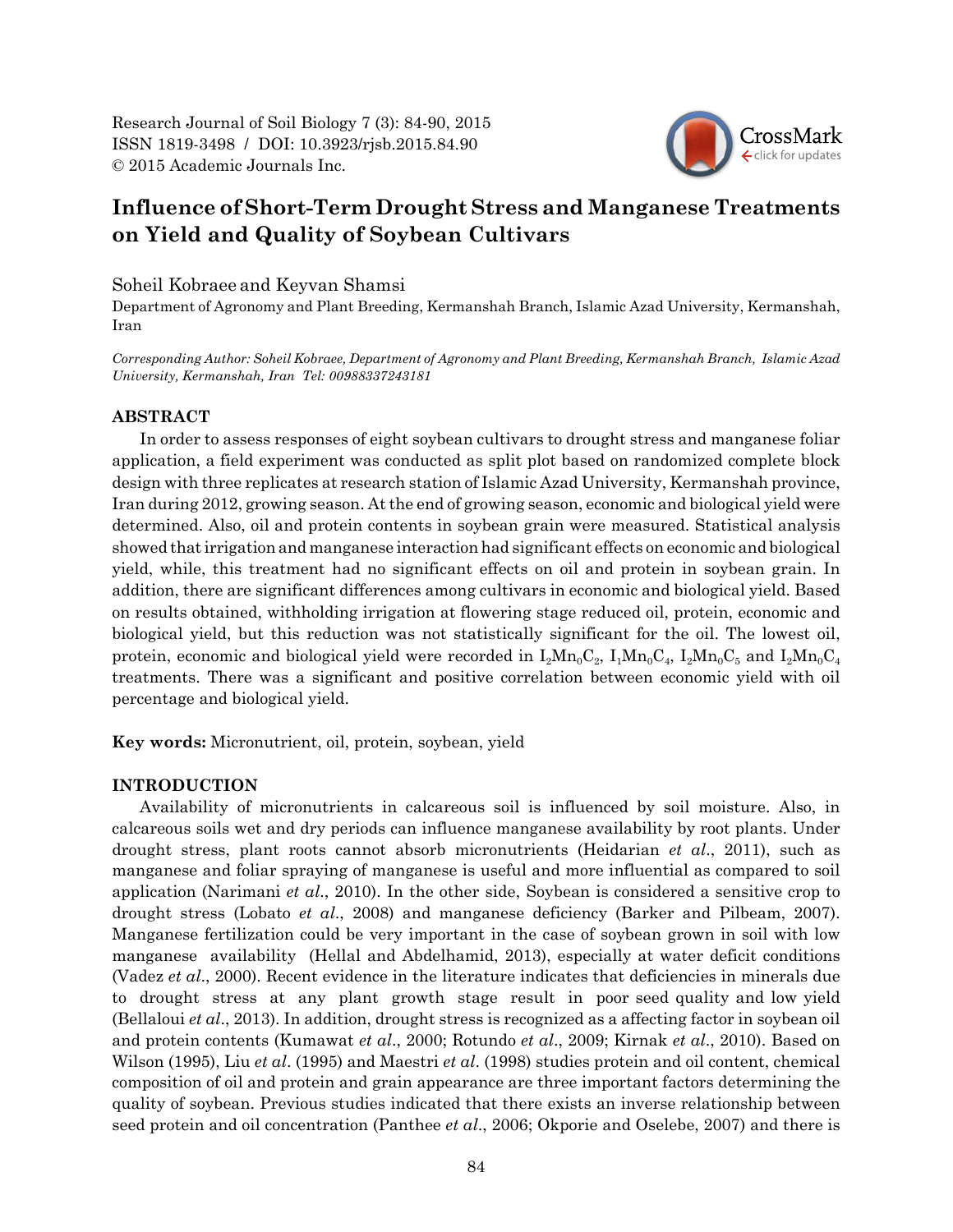positively correlation between quality traits with seed yield as a quantity trait (Rajni *et al*., 1983). Therefore, the main objective of this study was to evaluate the effects of withholding irrigation and manganese foliar treatments on some quantitative and qualitative traits in eight cultivars of soybean.

# **MATERIALS AND METHODS**

This experiment was conducted as split split plot in randomized complete block design with three replications in 96 plots at Agricultural Research field of Islamic Azad University of Kermanshah, Iran (34°23'N, 47°8'E; 1351 m elevation) during 2012 growing season. Eight commercial soybean cultivars, Clark  $(V_1)$ , Williams  $(V_2)$ , Sahar or Pershing  $(V_3)$ , Hobbit  $(V_4)$ , Gorgan  $3$  (V<sub>5</sub>), M7 (V<sub>6</sub>), M9 (V<sub>7</sub>) and DPX (V<sub>8</sub>), were grown under field conditions. Main plot treatments consisted two irrigation regimes:  $(I_1)$  Irrigation at all of growth stages,  $(I_2)$  Irrigation Withholding at flowering stage, Subplot included  $(Mn_0)$  spray with distilled water,  $(Mn_1)$  manganese spray and eight soybean cultivars arraigned in sub subplot. Soil samples were collected from experimental area at 0-30 cm depth. The texture of the soil based on silty clay with (silt 49.1%, clay 42.4% and sand 8.5%), pH 7.3, organic matter 2.6, total nitrogen 0.11%, available phosphorus, potassium, zinc, iron and manganese 8.2, 531, 0.81, 2.76 and 4.49, respectively. All seeds were inoculation with *Bradyrhizobium japonicum* immediately before sowing. Each plot was 6 m in length, 2.4 m in width, 0.6 m in row spacing and with density of 33 plants per meter square. The quantity of irrigation water in each plot was calculated according to Karam *et al*. (2005), controlled by counter and exercise irrigation treatment at flowering stage. At the  $V_4$  growth stage based on Fehr and Caviness (1977), the plants were sprayed twice (with one week interval) with 0.5% manganese liquid or distilled water until the leaves were wet. At the end of growing season and harvest time, two middle rows of each plot were completely harvested considering the sides. Weight 13% deduction of moisture, grain dry weight was calculated and considered as economic yield. To determine biological yield, total plant dry weight was employed as biological yield. Also, oil and protein contents in soybean grain were measured according to Emami (1996) and Jung *et al*. (2003). Data for evaluated traits were statistically analyzed using a standard analysis of Variance technique using the MSTATC software. Means were separated by the Least Significance Difference Test (LSD) at 5 percent probability level.

# **RESULTS AND DISCUSSION**

The results of analysis of variance were shown in Table 1. Irrigation treatments made significant effects on oil at 5% level and economic and biological yield at 1% level. The similar results were reported by Aderolu (2000). Also, manganese foliar application had significant effects on protein  $(p<0.05)$  and economic and biological yield  $(p<0.01)$ . While, Protein and oil unaffected by irrigation and manganese treatments, respectively (Table 1). The positive effect of manganese foliar application on seed protein of safflower was emphasized by Movahhedy-Dehnavy *et al*. (2009). Statistical analysis showed that irrigation and manganese interaction had significant effects on economic and biological yield, while,  $(I) \times (Mn)$  treatment had no significant effects on oil and protein in soybean grain. The similar results were obtained by Babaeian *et al*. (2011). The results of this experiment show that there are significant differences among cultivars in economic and biological yield (p<0.01). Among soybean cultivars there was no significant difference in terms of oil and protein. Effect of  $(I) \times (C)$  and  $(Mn) \times (C)$  interactions on biological yield were significant probability levels at 1 and 5%, respectively. Whereas, other evaluated traits unaffected by these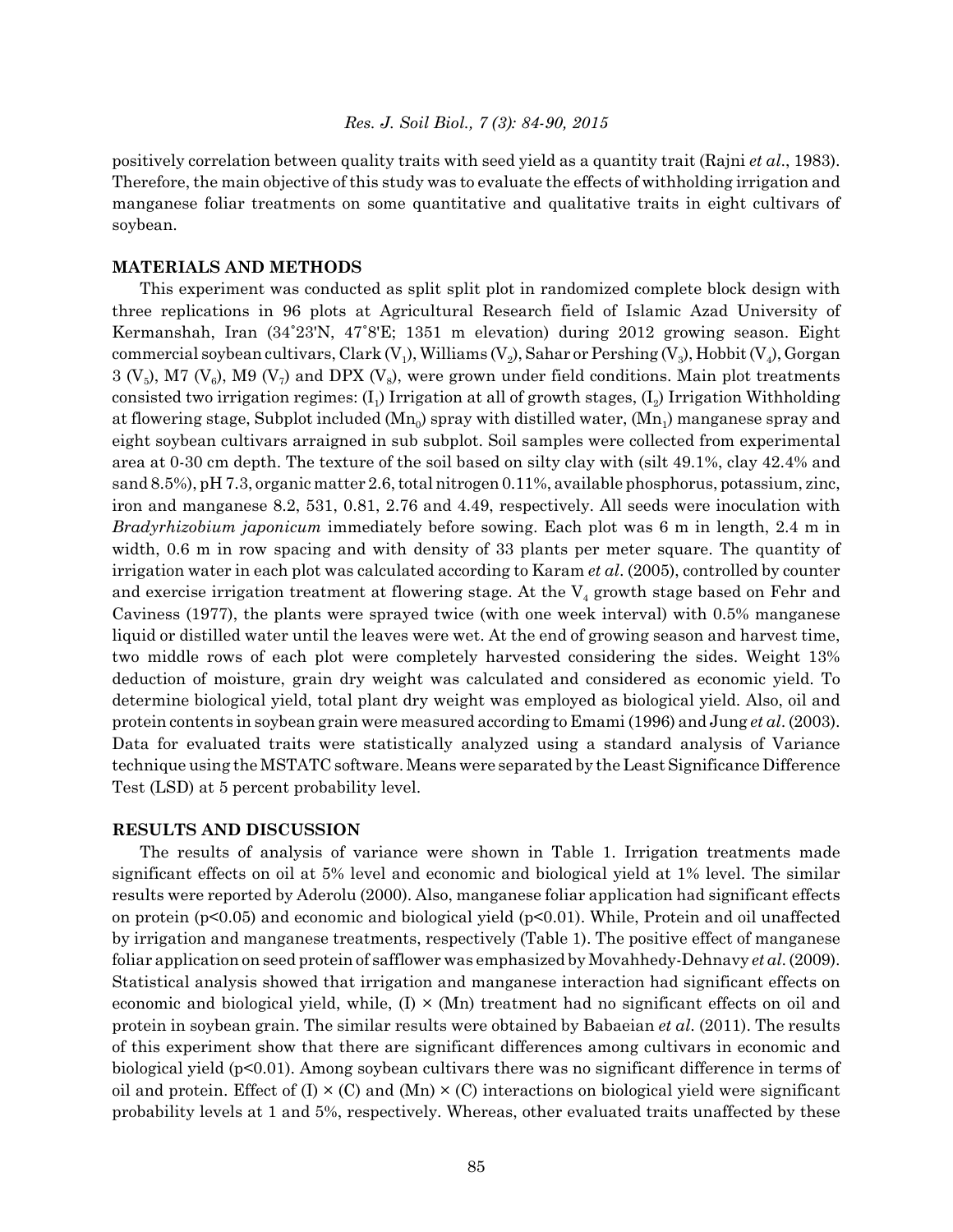Table 1: The results of analysis variance of oil, protein, economic and biological yield in eight soybean cultivars under short-term drought stress and manganese foliar application

|                              | df                       | МS                   |                      |                          |                  |  |
|------------------------------|--------------------------|----------------------|----------------------|--------------------------|------------------|--|
| Source of variation          |                          | Oil                  | Protein              | Economic vield           | Biological yield |  |
| Replication                  | $\overline{2}$           | 8.46                 | 2.21                 | 8298.76                  | 8192.01          |  |
| Irrigation(I)                |                          | 57.35                | $2.34^{ns}$          | 22512782.51**            | 150695805.04**   |  |
| Error(a)                     | $\overline{2}$           | 1.97                 | 6.49                 | 26159.19                 | 1860.51          |  |
| Manganese (Mn)               |                          | $12.04^{ns}$         | $102.09^{\circ}$     | 1460513.34**             | 12009105.37**    |  |
| $(I)\times(Mn)$              |                          | $0.51$ <sup>ns</sup> | $1.65$ <sup>ns</sup> | 95319.01                 | 611523.37**      |  |
| Error(b)                     | 4                        | 1.60                 | 10.59                | 10297.89                 | 23523.53         |  |
| Cultivar(C)                  | 7                        | $0.27^{ns}$          | 1.18 <sup>ns</sup>   | 518187.20**              | 2868205.45**     |  |
| $(I) \times (C)$             | π                        | $0.14^{ns}$          | $0.91^{ns}$          | 32207.27 ns              | 422829.59**      |  |
| $(Mn) \times (C)$            | 7                        | $0.10^{ns}$          | $1.11^{ns}$          | $30757.72$ <sup>ns</sup> | 116439.54        |  |
| $(I) \times (Mn) \times (C)$ | 7                        | $0.37^{ns}$          | $0.74^{ns}$          | 41634.06                 | 428722.11"       |  |
| Error(c)                     | 56                       | 0.43                 | 2.14                 | 17476.46                 | 45990.79         |  |
| Coefficient of variation (%) | $\overline{\phantom{a}}$ | 6.47                 | 8.79                 | 9.52                     | 10.69            |  |

-: ns, \* and \*\*: Non significant, significant at 5 and 1% levels of probability, respectively

Means

Table 2: Means comparison of qualitative and quantitative traits in eight soybean cultivars under short-term drought stress and manganese foliar application

|                | 1110a119             |                    |                               |                                           |  |  |
|----------------|----------------------|--------------------|-------------------------------|-------------------------------------------|--|--|
| Treatment      | $\text{Oil}$ (%)     | Protein (%)        | Economic yield $(kg ha^{-1})$ | Biological yield ( $kg \text{ ha}^{-1}$ ) |  |  |
| Irrigation     |                      |                    |                               |                                           |  |  |
| $I_1$          | $19.64^{\circ}$      | $38.51^{\circ}$    | $2512.75^{\circ}$             | 6674.75 <sup>a</sup>                      |  |  |
| $\mathbf{I}_2$ | 18.09 <sup>b</sup>   | $38.82^{\rm a}$    | $1544.23^b$                   | $4168.96^{\rm b}$                         |  |  |
| Manganese      |                      |                    |                               |                                           |  |  |
| $Mn_0$         | $18.52^{ab}$         | $37.64^{\rm b}$    | $1905.15^{\rm b}$             | 5068.17 <sup>b</sup>                      |  |  |
| Mn,            | $19.23^{\rm a}$      | $39.70^{\rm a}$    | $2151.83^{\circ}$             | $5775.54^{\mathrm{a}}$                    |  |  |
| Cultivar       |                      |                    |                               |                                           |  |  |
| $C_1$          | $18.95^{\mathrm{a}}$ | $38.50^{\circ}$    | 2034.08 <sup>cd</sup>         | $5457.50^{\circ}$                         |  |  |
| C <sub>2</sub> | $18.65^{\mathrm{a}}$ | $38.65^{\circ}$    | $2305.83^{\circ}$             | $6159.25^{\circ}$                         |  |  |
| $\mathrm{C}_3$ | $19.07^{\rm a}$      | 39.00 <sup>a</sup> | $2186.08^b$                   | $5727.50^{\rm b}$                         |  |  |
| $C_4$          | $18.75^{\circ}$      | $38.60^{\circ}$    | $1931.50^{de}$                | $5083.92^{\rm d}$                         |  |  |
| $\mathrm{C}_5$ | $18.73^{\circ}$      | $38.18^{a}$        | $1627.50$ <sup>f</sup>        | $4679.17^{\circ}$                         |  |  |
| $\mathrm{C}_6$ | $18.90^{\mathrm{a}}$ | $38.43^{\circ}$    | $1826.08^{\circ}$             | $4927.50$ <sup>d</sup>                    |  |  |
| $C_7$          | $18.89^{\rm a}$      | $39.10^{\rm a}$    | $2148.25^{\rm b}$             | 5696.00 <sup>b</sup>                      |  |  |
| $C_{8}$        | $19.03^{\rm a}$      | $38.90^{\rm a}$    | $2123.58^{bc}$                | 5644.00 <sup>b</sup>                      |  |  |
| LSD value      | 0.53                 | 1.19               | 108.10                        | 175.41                                    |  |  |

\*Similar letters in each column shows non-significant difference according to LSD test in 5% level, \*\*I1: Irrigation at all of growth stages and I<sub>2</sub>: Withholding irrigation at flowering growth stage; Mn<sub>0</sub>: Spray with distilled water and Mn<sub>1</sub>: Manganese spray, C<sub>1</sub>: Clark, C<sub>2</sub>: Williams,  $C_3$ : Pershing,  $C_4$ : Hobbit,  $C_5$ : Gorgan3,  $C_6$ : M7,  $C_7$ : M9,  $C_8$ : DPX

interaction effects. Oil and protein contents were not affected by the interaction of  $(I) \times (Mn) \times (C)$ . In contrast, interaction effect of  $(I) \times (M_n) \times (C)$  treatment had significant effects on economic yield (p<0.05) and biological yield (p<0.01). The results of means comparison (Table 2) were shown that withholding irrigation at flowering stage in  $I_2$  treatment reduced oil, protein, economic and biological yield compared regular irrigation  $(I_1$  treatment), However, this reduction was not statistically significant for the oil. These results are somewhat different from the results obtained by Zaman and Das (1991). With manganese foliar application, protein content, economic and biological yield increased by 5.47, 12.95 and 13.96, respectively. Hellal and Abdelhamid (2013) reported that total manganese uptake by the soybean plants per metric ton of grain production is 123 g. Manganese fertilization increased oil content in soybean grain, but this increased was not statistically significant. These results are in contrast with the results obtained by Yasari and Vahedi (2012) that showed the highest seed oil yield in soybean was obtained by applying manganese. Economic yield ranged between  $2305.83 - 1627.50$  kg ha<sup>-1</sup> in cultivars. The highest and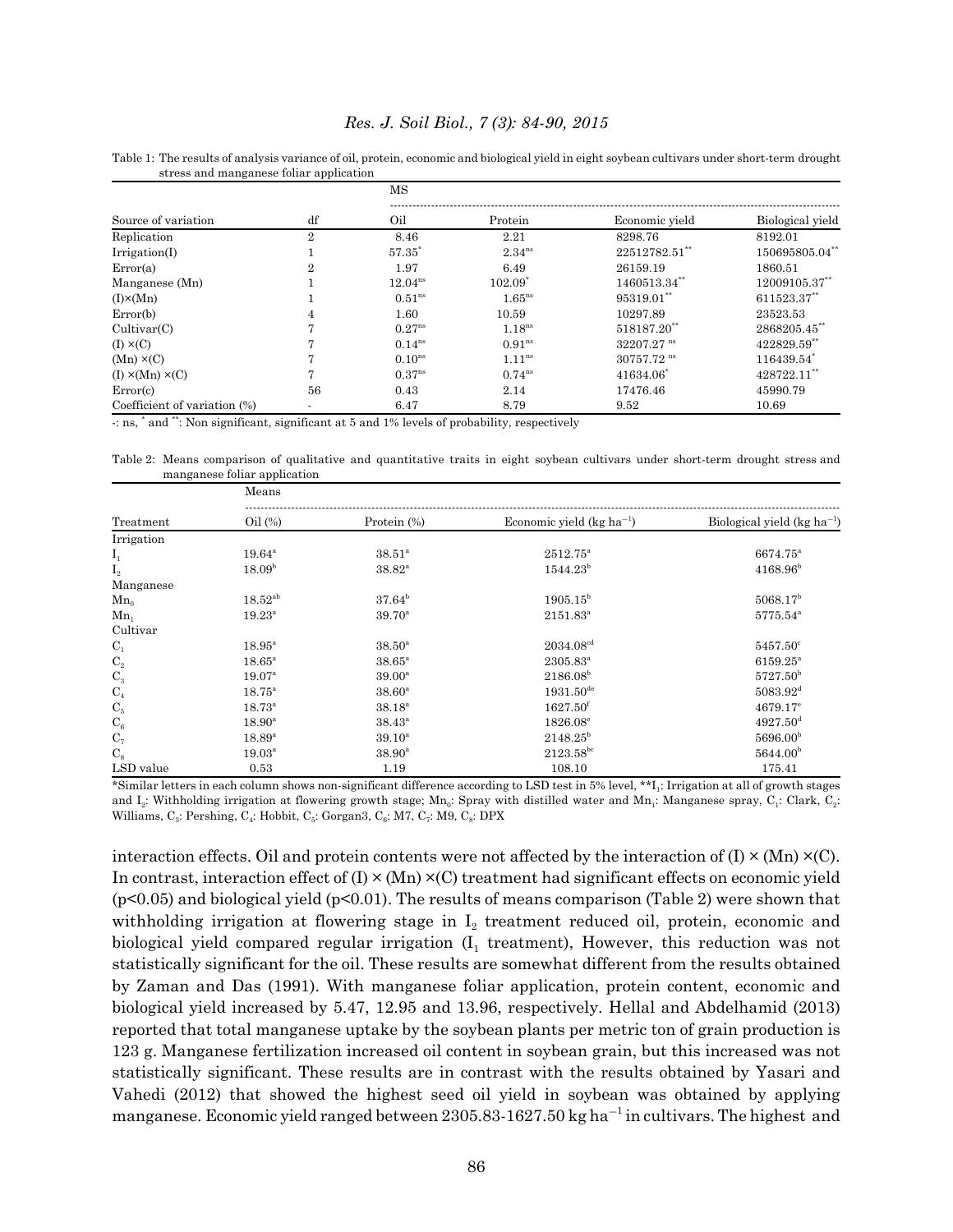lowest economic yield was observed in  $C_2$  and  $C_4$  cultivars, respectively. The similar results for biological yield was observed and among cultivars  $C_2$  and  $C_4$  had the highest and lowest biological yield with 6159.25 and 4679.17 kg ha<sup>-1</sup> (Table 2). Based on results obtained, the highest oil, economic and biological yield were achieved with manganese spray at regular irrigation  $(I_1Mn_1)$ treatment) by 19.92, 2605.12 and 6949.72 kg ha<sup>-1</sup>, respectively. So that, there are significantly differences between cultivars concerning oil and protein contents in soybean grain at different irrigation regimes (Table 3). Furthermore, at all of cultivars evaluated the highest economic and biological yield belonged to I1 (regular irrigation). Among cultivars  $C_2$  had the highest economic yield  $(2828.41 \text{ kg ha}^{-1})$  and biological yield  $(7608.43 \text{ kg ha}^{-1})$ . Manganese application compared distilled water spray at water deficit condition led to increase in oil, protein, economic and

|  |  | Table 3: The effect of (I) $\times$ (Mn) and (I) $\times$ (C) interactions on soybean qualitative and quantitative traits |  |
|--|--|---------------------------------------------------------------------------------------------------------------------------|--|
|--|--|---------------------------------------------------------------------------------------------------------------------------|--|

Means

| Economic yield (kg ha <sup>-1</sup> )<br>Oil(%)<br>Protein (%)<br>Treatment<br>$(I) \times (Mn)$<br>$19.36^{\rm ab}$<br>$6401.28^{b}$<br>$37.61^{\circ}$<br>$2421.26^{b}$<br>$I_1Mn_0$<br>$2605.12^{\mathrm{a}}$<br>6949.72 <sup>a</sup><br>$I_1Mn_1$<br>$19.92^{\rm a}$<br>$39.41^{\circ}$<br>$17.67$ <sup>c</sup><br>$37.66^{\circ}$<br>$1389.51^{\rm d}$<br>3735.69 <sup>d</sup><br>$I_2Mn_0$<br>$18.52^{bc}$<br>$39.99$ <sup>a</sup><br>1699.36 <sup>c</sup><br>$4602.01^{\circ}$<br>$I_2Mn_1$<br>LSD value<br>1.013<br>2.609<br>81.331<br>122.910<br>$(I) \times (C)$<br>$\mathbf{I}_1\mathbf{C}_1$<br>$19.70^{\circ}$<br>$35.25^a$<br>$2442.85^{\circ}$<br>$6484.55^{\rm d}$<br>$\mathrm{I}_1\mathrm{C}_2$<br>$19.45^{\mathrm{a}}$<br>$38.20^{\rm a}$<br>$2828.41^a$<br>7608.43 <sup>a</sup><br>$I_1C_3$<br>$2672.38^{b}$<br>6938.06 <sup>c</sup><br>$19.80^{\rm a}$<br>$38.95^{\mathrm{a}}$<br>$\mathrm{I}_1\mathrm{C}_4$<br>$2403.74^{ed}$<br>$6283.85^{\text{de}}$<br>$19.60^{\circ}$<br>$38.00^{\rm a}$<br>$38.20^{\rm a}$<br>$I_1C_5$<br>$19.55^{\circ}$<br>$2141.29^{\circ}$<br>$5750.64$ <sup>f</sup><br>$2270.23^{\text{de}}$<br>$\mathrm{I}_1\mathrm{C}_6$<br>$19.85^{\circ}$<br>$38.70^{\circ}$<br>6078.65 <sup>e</sup><br>$2642.68^{\rm b}$<br>$7048.22^{bc}$<br>$I_1C_7$<br>$19.51^{\circ}$<br>$38.95^{\circ}$<br>$I_1C_8$<br>$19.70^{\circ}$<br>$38.85^{\mathrm{a}}$<br>$2705.55^{ab}$<br>$7211.52^b$<br>$\mathbf{I}_2\mathbf{C}_1$<br>$18.20^{b}$<br>$38.75^{\circ}$<br>$1626.34$ <sup>gh</sup><br>4431.11 <sup>h</sup><br>$17.85^{\rm b}$<br>$\mathrm{I_{2}C_{2}}$<br>$1784.46^{\text{f}}$<br>$39.10^{a}$<br>$4711.26^{g}$<br>$18.35^{\rm b}$<br>$\mathrm{I_{2}C_{3}}$<br>$1700.26$ <sup>fg</sup><br>$4518.92^{gh}$<br>$39.05^{\circ}$<br>$\mathrm{I_{2}C_{4}}$<br>17.90 <sup>b</sup><br>$39.20^{\mathrm{a}}$<br>$1460.62^{i}$<br>3885.71 <sup>ij</sup><br>17.90 <sup>b</sup><br>$\rm L_2C_5$<br>$1204.23^{k}$<br>$3609.44^{k}$<br>$38.15^{\circ}$<br>$17.95^{\rm b}$<br>$3778.31^{jk}$<br>$\mathrm{I}_{2}\mathrm{C}_{6}$<br>$38.15^{\circ}$<br>1383.98 <sup>j</sup><br>$18.25^{\rm b}$<br>$\rm I_2C_7$<br>$1655.71^{\text{fgh}}$<br>$4345.77^h$<br>$39.25^{\circ}$<br>$18.35^{b}$<br>$38.95^{\mathrm{a}}$<br>$1543.06^{\rm hi}$<br>$4077.43^{\rm i}$<br>$I_2C_8$<br>0.75<br>1.69<br>152.95<br>LSD value<br>248.01<br>$(Mn) \times (C)$<br>$18.45^{\text{cd}}$<br>37.30 <sup>f</sup><br>$1963.51$ <sup>ef</sup><br>$Mn_0C_1$<br>$5238.50^{\rm de}$<br>$15.25^{\rm d}$<br>$37.95^{\text{c-f}}$<br>$2136.40^{cd}$<br>$5668.36^{\circ}$<br>$Mn_0C_2$<br>$18.75^{a-d}$<br>$38.20^{b-f}$<br>$5322.97$ <sup>d</sup><br>$1991.35^{\text{def}}$<br>$Mn_0C_3$<br>$18.55$ <sup>Bcd</sup><br>$37.05^{\rm f}$<br>$4853.71$ <sup>fg</sup><br>$Mn_0C_4$<br>$1890.42^{fg}$<br>$18.40^{cd}$<br>$37.35$ ef<br>$1549.35^{\rm i}$<br>4302.19 <sup>h</sup><br>$Mn_0C_5$<br>$37.65$ <sup>def</sup><br>18.51 <sup>cd</sup><br>$1723.91^h$<br>$4641.60^{8}$<br>$Mn_0C_6$<br>$18.48^{cd}$<br>$38.00^{c-f}$<br>$2017.20$ <sup>def</sup><br>$5256.43^{\text{de}}$<br>$Mn_0C_7$<br>$37.60^{\rm def}$<br>$18.75^{a-d}$<br>$1974.68$ <sup>ef</sup><br>$5267.66^{de}$<br>$Mn_0C_8$<br>$39.70^{ab}$<br>$2106.25^{\text{de}}$<br>$19.46^{\rm a}$<br>5677.82 <sup>c</sup><br>$Mn_1C_1$<br>$19.05^{\rm abc}$<br>$39.35$ <sup>abc</sup><br>$2476.09^{\rm a}$<br>$Mn_1C_2$<br>6651.85 <sup>a</sup><br>$39.80^{ab}$<br>$2382.13^{\rm ab}$<br>$19.42^{\rm a}$<br>$6134.48^{b}$<br>$Mn_1C_3$<br>$18.95^{\rm a\text{-}d}$<br>$1973.62$ <sup>ef</sup><br>$5315.76^{\rm d}$<br>$40.15^{\rm a}$<br>$Mn_1C_4$<br>$19.05$ <sup>abc</sup><br>$5057.94$ <sup>ef</sup><br>$39.00^{a-e}$<br>$1797.53^{gh}$<br>$Mn_1C_5$<br>$19.30^{ab}$<br>$39.20^{a-d}$<br>$1929.40^{fg}$<br>$5215.18^{de}$<br>$Mn_1C_6$<br>$19.30^{ab}$<br>$2280.08^{bc}$<br>$6137.25^{\rm b}$<br>$40.20^{\rm a}$<br>$Mn_1C_7$<br>$19.30^{ab}$<br>$2273.22^{bc}$<br>$6021.74^{b}$<br>$40.20^{\rm a}$<br>$Mn_1C_8$<br>152.93<br>LSD value<br>0.75<br>1.69<br>248.06 |  |  |  |                                         |  |  |
|----------------------------------------------------------------------------------------------------------------------------------------------------------------------------------------------------------------------------------------------------------------------------------------------------------------------------------------------------------------------------------------------------------------------------------------------------------------------------------------------------------------------------------------------------------------------------------------------------------------------------------------------------------------------------------------------------------------------------------------------------------------------------------------------------------------------------------------------------------------------------------------------------------------------------------------------------------------------------------------------------------------------------------------------------------------------------------------------------------------------------------------------------------------------------------------------------------------------------------------------------------------------------------------------------------------------------------------------------------------------------------------------------------------------------------------------------------------------------------------------------------------------------------------------------------------------------------------------------------------------------------------------------------------------------------------------------------------------------------------------------------------------------------------------------------------------------------------------------------------------------------------------------------------------------------------------------------------------------------------------------------------------------------------------------------------------------------------------------------------------------------------------------------------------------------------------------------------------------------------------------------------------------------------------------------------------------------------------------------------------------------------------------------------------------------------------------------------------------------------------------------------------------------------------------------------------------------------------------------------------------------------------------------------------------------------------------------------------------------------------------------------------------------------------------------------------------------------------------------------------------------------------------------------------------------------------------------------------------------------------------------------------------------------------------------------------------------------------------------------------------------------------------------------------------------------------------------------------------------------------------------------------------------------------------------------------------------------------------------------------------------------------------------------------------------------------------------------------------------------------------------------------------------------------------------------------------------------------------------------------------------------------------------------------------------------------------------------------------------------------------------------------------------------------------------------------------------------------------------------------------------------------------------------------------------------------------------------------------------------------------------|--|--|--|-----------------------------------------|--|--|
|                                                                                                                                                                                                                                                                                                                                                                                                                                                                                                                                                                                                                                                                                                                                                                                                                                                                                                                                                                                                                                                                                                                                                                                                                                                                                                                                                                                                                                                                                                                                                                                                                                                                                                                                                                                                                                                                                                                                                                                                                                                                                                                                                                                                                                                                                                                                                                                                                                                                                                                                                                                                                                                                                                                                                                                                                                                                                                                                                                                                                                                                                                                                                                                                                                                                                                                                                                                                                                                                                                                                                                                                                                                                                                                                                                                                                                                                                                                                                                                                          |  |  |  | Biological yield (kg ha <sup>-1</sup> ) |  |  |
|                                                                                                                                                                                                                                                                                                                                                                                                                                                                                                                                                                                                                                                                                                                                                                                                                                                                                                                                                                                                                                                                                                                                                                                                                                                                                                                                                                                                                                                                                                                                                                                                                                                                                                                                                                                                                                                                                                                                                                                                                                                                                                                                                                                                                                                                                                                                                                                                                                                                                                                                                                                                                                                                                                                                                                                                                                                                                                                                                                                                                                                                                                                                                                                                                                                                                                                                                                                                                                                                                                                                                                                                                                                                                                                                                                                                                                                                                                                                                                                                          |  |  |  |                                         |  |  |
|                                                                                                                                                                                                                                                                                                                                                                                                                                                                                                                                                                                                                                                                                                                                                                                                                                                                                                                                                                                                                                                                                                                                                                                                                                                                                                                                                                                                                                                                                                                                                                                                                                                                                                                                                                                                                                                                                                                                                                                                                                                                                                                                                                                                                                                                                                                                                                                                                                                                                                                                                                                                                                                                                                                                                                                                                                                                                                                                                                                                                                                                                                                                                                                                                                                                                                                                                                                                                                                                                                                                                                                                                                                                                                                                                                                                                                                                                                                                                                                                          |  |  |  |                                         |  |  |
|                                                                                                                                                                                                                                                                                                                                                                                                                                                                                                                                                                                                                                                                                                                                                                                                                                                                                                                                                                                                                                                                                                                                                                                                                                                                                                                                                                                                                                                                                                                                                                                                                                                                                                                                                                                                                                                                                                                                                                                                                                                                                                                                                                                                                                                                                                                                                                                                                                                                                                                                                                                                                                                                                                                                                                                                                                                                                                                                                                                                                                                                                                                                                                                                                                                                                                                                                                                                                                                                                                                                                                                                                                                                                                                                                                                                                                                                                                                                                                                                          |  |  |  |                                         |  |  |
|                                                                                                                                                                                                                                                                                                                                                                                                                                                                                                                                                                                                                                                                                                                                                                                                                                                                                                                                                                                                                                                                                                                                                                                                                                                                                                                                                                                                                                                                                                                                                                                                                                                                                                                                                                                                                                                                                                                                                                                                                                                                                                                                                                                                                                                                                                                                                                                                                                                                                                                                                                                                                                                                                                                                                                                                                                                                                                                                                                                                                                                                                                                                                                                                                                                                                                                                                                                                                                                                                                                                                                                                                                                                                                                                                                                                                                                                                                                                                                                                          |  |  |  |                                         |  |  |
|                                                                                                                                                                                                                                                                                                                                                                                                                                                                                                                                                                                                                                                                                                                                                                                                                                                                                                                                                                                                                                                                                                                                                                                                                                                                                                                                                                                                                                                                                                                                                                                                                                                                                                                                                                                                                                                                                                                                                                                                                                                                                                                                                                                                                                                                                                                                                                                                                                                                                                                                                                                                                                                                                                                                                                                                                                                                                                                                                                                                                                                                                                                                                                                                                                                                                                                                                                                                                                                                                                                                                                                                                                                                                                                                                                                                                                                                                                                                                                                                          |  |  |  |                                         |  |  |
|                                                                                                                                                                                                                                                                                                                                                                                                                                                                                                                                                                                                                                                                                                                                                                                                                                                                                                                                                                                                                                                                                                                                                                                                                                                                                                                                                                                                                                                                                                                                                                                                                                                                                                                                                                                                                                                                                                                                                                                                                                                                                                                                                                                                                                                                                                                                                                                                                                                                                                                                                                                                                                                                                                                                                                                                                                                                                                                                                                                                                                                                                                                                                                                                                                                                                                                                                                                                                                                                                                                                                                                                                                                                                                                                                                                                                                                                                                                                                                                                          |  |  |  |                                         |  |  |
|                                                                                                                                                                                                                                                                                                                                                                                                                                                                                                                                                                                                                                                                                                                                                                                                                                                                                                                                                                                                                                                                                                                                                                                                                                                                                                                                                                                                                                                                                                                                                                                                                                                                                                                                                                                                                                                                                                                                                                                                                                                                                                                                                                                                                                                                                                                                                                                                                                                                                                                                                                                                                                                                                                                                                                                                                                                                                                                                                                                                                                                                                                                                                                                                                                                                                                                                                                                                                                                                                                                                                                                                                                                                                                                                                                                                                                                                                                                                                                                                          |  |  |  |                                         |  |  |
|                                                                                                                                                                                                                                                                                                                                                                                                                                                                                                                                                                                                                                                                                                                                                                                                                                                                                                                                                                                                                                                                                                                                                                                                                                                                                                                                                                                                                                                                                                                                                                                                                                                                                                                                                                                                                                                                                                                                                                                                                                                                                                                                                                                                                                                                                                                                                                                                                                                                                                                                                                                                                                                                                                                                                                                                                                                                                                                                                                                                                                                                                                                                                                                                                                                                                                                                                                                                                                                                                                                                                                                                                                                                                                                                                                                                                                                                                                                                                                                                          |  |  |  |                                         |  |  |
|                                                                                                                                                                                                                                                                                                                                                                                                                                                                                                                                                                                                                                                                                                                                                                                                                                                                                                                                                                                                                                                                                                                                                                                                                                                                                                                                                                                                                                                                                                                                                                                                                                                                                                                                                                                                                                                                                                                                                                                                                                                                                                                                                                                                                                                                                                                                                                                                                                                                                                                                                                                                                                                                                                                                                                                                                                                                                                                                                                                                                                                                                                                                                                                                                                                                                                                                                                                                                                                                                                                                                                                                                                                                                                                                                                                                                                                                                                                                                                                                          |  |  |  |                                         |  |  |
|                                                                                                                                                                                                                                                                                                                                                                                                                                                                                                                                                                                                                                                                                                                                                                                                                                                                                                                                                                                                                                                                                                                                                                                                                                                                                                                                                                                                                                                                                                                                                                                                                                                                                                                                                                                                                                                                                                                                                                                                                                                                                                                                                                                                                                                                                                                                                                                                                                                                                                                                                                                                                                                                                                                                                                                                                                                                                                                                                                                                                                                                                                                                                                                                                                                                                                                                                                                                                                                                                                                                                                                                                                                                                                                                                                                                                                                                                                                                                                                                          |  |  |  |                                         |  |  |
|                                                                                                                                                                                                                                                                                                                                                                                                                                                                                                                                                                                                                                                                                                                                                                                                                                                                                                                                                                                                                                                                                                                                                                                                                                                                                                                                                                                                                                                                                                                                                                                                                                                                                                                                                                                                                                                                                                                                                                                                                                                                                                                                                                                                                                                                                                                                                                                                                                                                                                                                                                                                                                                                                                                                                                                                                                                                                                                                                                                                                                                                                                                                                                                                                                                                                                                                                                                                                                                                                                                                                                                                                                                                                                                                                                                                                                                                                                                                                                                                          |  |  |  |                                         |  |  |
|                                                                                                                                                                                                                                                                                                                                                                                                                                                                                                                                                                                                                                                                                                                                                                                                                                                                                                                                                                                                                                                                                                                                                                                                                                                                                                                                                                                                                                                                                                                                                                                                                                                                                                                                                                                                                                                                                                                                                                                                                                                                                                                                                                                                                                                                                                                                                                                                                                                                                                                                                                                                                                                                                                                                                                                                                                                                                                                                                                                                                                                                                                                                                                                                                                                                                                                                                                                                                                                                                                                                                                                                                                                                                                                                                                                                                                                                                                                                                                                                          |  |  |  |                                         |  |  |
|                                                                                                                                                                                                                                                                                                                                                                                                                                                                                                                                                                                                                                                                                                                                                                                                                                                                                                                                                                                                                                                                                                                                                                                                                                                                                                                                                                                                                                                                                                                                                                                                                                                                                                                                                                                                                                                                                                                                                                                                                                                                                                                                                                                                                                                                                                                                                                                                                                                                                                                                                                                                                                                                                                                                                                                                                                                                                                                                                                                                                                                                                                                                                                                                                                                                                                                                                                                                                                                                                                                                                                                                                                                                                                                                                                                                                                                                                                                                                                                                          |  |  |  |                                         |  |  |
|                                                                                                                                                                                                                                                                                                                                                                                                                                                                                                                                                                                                                                                                                                                                                                                                                                                                                                                                                                                                                                                                                                                                                                                                                                                                                                                                                                                                                                                                                                                                                                                                                                                                                                                                                                                                                                                                                                                                                                                                                                                                                                                                                                                                                                                                                                                                                                                                                                                                                                                                                                                                                                                                                                                                                                                                                                                                                                                                                                                                                                                                                                                                                                                                                                                                                                                                                                                                                                                                                                                                                                                                                                                                                                                                                                                                                                                                                                                                                                                                          |  |  |  |                                         |  |  |
|                                                                                                                                                                                                                                                                                                                                                                                                                                                                                                                                                                                                                                                                                                                                                                                                                                                                                                                                                                                                                                                                                                                                                                                                                                                                                                                                                                                                                                                                                                                                                                                                                                                                                                                                                                                                                                                                                                                                                                                                                                                                                                                                                                                                                                                                                                                                                                                                                                                                                                                                                                                                                                                                                                                                                                                                                                                                                                                                                                                                                                                                                                                                                                                                                                                                                                                                                                                                                                                                                                                                                                                                                                                                                                                                                                                                                                                                                                                                                                                                          |  |  |  |                                         |  |  |
|                                                                                                                                                                                                                                                                                                                                                                                                                                                                                                                                                                                                                                                                                                                                                                                                                                                                                                                                                                                                                                                                                                                                                                                                                                                                                                                                                                                                                                                                                                                                                                                                                                                                                                                                                                                                                                                                                                                                                                                                                                                                                                                                                                                                                                                                                                                                                                                                                                                                                                                                                                                                                                                                                                                                                                                                                                                                                                                                                                                                                                                                                                                                                                                                                                                                                                                                                                                                                                                                                                                                                                                                                                                                                                                                                                                                                                                                                                                                                                                                          |  |  |  |                                         |  |  |
|                                                                                                                                                                                                                                                                                                                                                                                                                                                                                                                                                                                                                                                                                                                                                                                                                                                                                                                                                                                                                                                                                                                                                                                                                                                                                                                                                                                                                                                                                                                                                                                                                                                                                                                                                                                                                                                                                                                                                                                                                                                                                                                                                                                                                                                                                                                                                                                                                                                                                                                                                                                                                                                                                                                                                                                                                                                                                                                                                                                                                                                                                                                                                                                                                                                                                                                                                                                                                                                                                                                                                                                                                                                                                                                                                                                                                                                                                                                                                                                                          |  |  |  |                                         |  |  |
|                                                                                                                                                                                                                                                                                                                                                                                                                                                                                                                                                                                                                                                                                                                                                                                                                                                                                                                                                                                                                                                                                                                                                                                                                                                                                                                                                                                                                                                                                                                                                                                                                                                                                                                                                                                                                                                                                                                                                                                                                                                                                                                                                                                                                                                                                                                                                                                                                                                                                                                                                                                                                                                                                                                                                                                                                                                                                                                                                                                                                                                                                                                                                                                                                                                                                                                                                                                                                                                                                                                                                                                                                                                                                                                                                                                                                                                                                                                                                                                                          |  |  |  |                                         |  |  |
|                                                                                                                                                                                                                                                                                                                                                                                                                                                                                                                                                                                                                                                                                                                                                                                                                                                                                                                                                                                                                                                                                                                                                                                                                                                                                                                                                                                                                                                                                                                                                                                                                                                                                                                                                                                                                                                                                                                                                                                                                                                                                                                                                                                                                                                                                                                                                                                                                                                                                                                                                                                                                                                                                                                                                                                                                                                                                                                                                                                                                                                                                                                                                                                                                                                                                                                                                                                                                                                                                                                                                                                                                                                                                                                                                                                                                                                                                                                                                                                                          |  |  |  |                                         |  |  |
|                                                                                                                                                                                                                                                                                                                                                                                                                                                                                                                                                                                                                                                                                                                                                                                                                                                                                                                                                                                                                                                                                                                                                                                                                                                                                                                                                                                                                                                                                                                                                                                                                                                                                                                                                                                                                                                                                                                                                                                                                                                                                                                                                                                                                                                                                                                                                                                                                                                                                                                                                                                                                                                                                                                                                                                                                                                                                                                                                                                                                                                                                                                                                                                                                                                                                                                                                                                                                                                                                                                                                                                                                                                                                                                                                                                                                                                                                                                                                                                                          |  |  |  |                                         |  |  |
|                                                                                                                                                                                                                                                                                                                                                                                                                                                                                                                                                                                                                                                                                                                                                                                                                                                                                                                                                                                                                                                                                                                                                                                                                                                                                                                                                                                                                                                                                                                                                                                                                                                                                                                                                                                                                                                                                                                                                                                                                                                                                                                                                                                                                                                                                                                                                                                                                                                                                                                                                                                                                                                                                                                                                                                                                                                                                                                                                                                                                                                                                                                                                                                                                                                                                                                                                                                                                                                                                                                                                                                                                                                                                                                                                                                                                                                                                                                                                                                                          |  |  |  |                                         |  |  |
|                                                                                                                                                                                                                                                                                                                                                                                                                                                                                                                                                                                                                                                                                                                                                                                                                                                                                                                                                                                                                                                                                                                                                                                                                                                                                                                                                                                                                                                                                                                                                                                                                                                                                                                                                                                                                                                                                                                                                                                                                                                                                                                                                                                                                                                                                                                                                                                                                                                                                                                                                                                                                                                                                                                                                                                                                                                                                                                                                                                                                                                                                                                                                                                                                                                                                                                                                                                                                                                                                                                                                                                                                                                                                                                                                                                                                                                                                                                                                                                                          |  |  |  |                                         |  |  |
|                                                                                                                                                                                                                                                                                                                                                                                                                                                                                                                                                                                                                                                                                                                                                                                                                                                                                                                                                                                                                                                                                                                                                                                                                                                                                                                                                                                                                                                                                                                                                                                                                                                                                                                                                                                                                                                                                                                                                                                                                                                                                                                                                                                                                                                                                                                                                                                                                                                                                                                                                                                                                                                                                                                                                                                                                                                                                                                                                                                                                                                                                                                                                                                                                                                                                                                                                                                                                                                                                                                                                                                                                                                                                                                                                                                                                                                                                                                                                                                                          |  |  |  |                                         |  |  |
|                                                                                                                                                                                                                                                                                                                                                                                                                                                                                                                                                                                                                                                                                                                                                                                                                                                                                                                                                                                                                                                                                                                                                                                                                                                                                                                                                                                                                                                                                                                                                                                                                                                                                                                                                                                                                                                                                                                                                                                                                                                                                                                                                                                                                                                                                                                                                                                                                                                                                                                                                                                                                                                                                                                                                                                                                                                                                                                                                                                                                                                                                                                                                                                                                                                                                                                                                                                                                                                                                                                                                                                                                                                                                                                                                                                                                                                                                                                                                                                                          |  |  |  |                                         |  |  |
|                                                                                                                                                                                                                                                                                                                                                                                                                                                                                                                                                                                                                                                                                                                                                                                                                                                                                                                                                                                                                                                                                                                                                                                                                                                                                                                                                                                                                                                                                                                                                                                                                                                                                                                                                                                                                                                                                                                                                                                                                                                                                                                                                                                                                                                                                                                                                                                                                                                                                                                                                                                                                                                                                                                                                                                                                                                                                                                                                                                                                                                                                                                                                                                                                                                                                                                                                                                                                                                                                                                                                                                                                                                                                                                                                                                                                                                                                                                                                                                                          |  |  |  |                                         |  |  |
|                                                                                                                                                                                                                                                                                                                                                                                                                                                                                                                                                                                                                                                                                                                                                                                                                                                                                                                                                                                                                                                                                                                                                                                                                                                                                                                                                                                                                                                                                                                                                                                                                                                                                                                                                                                                                                                                                                                                                                                                                                                                                                                                                                                                                                                                                                                                                                                                                                                                                                                                                                                                                                                                                                                                                                                                                                                                                                                                                                                                                                                                                                                                                                                                                                                                                                                                                                                                                                                                                                                                                                                                                                                                                                                                                                                                                                                                                                                                                                                                          |  |  |  |                                         |  |  |
|                                                                                                                                                                                                                                                                                                                                                                                                                                                                                                                                                                                                                                                                                                                                                                                                                                                                                                                                                                                                                                                                                                                                                                                                                                                                                                                                                                                                                                                                                                                                                                                                                                                                                                                                                                                                                                                                                                                                                                                                                                                                                                                                                                                                                                                                                                                                                                                                                                                                                                                                                                                                                                                                                                                                                                                                                                                                                                                                                                                                                                                                                                                                                                                                                                                                                                                                                                                                                                                                                                                                                                                                                                                                                                                                                                                                                                                                                                                                                                                                          |  |  |  |                                         |  |  |
|                                                                                                                                                                                                                                                                                                                                                                                                                                                                                                                                                                                                                                                                                                                                                                                                                                                                                                                                                                                                                                                                                                                                                                                                                                                                                                                                                                                                                                                                                                                                                                                                                                                                                                                                                                                                                                                                                                                                                                                                                                                                                                                                                                                                                                                                                                                                                                                                                                                                                                                                                                                                                                                                                                                                                                                                                                                                                                                                                                                                                                                                                                                                                                                                                                                                                                                                                                                                                                                                                                                                                                                                                                                                                                                                                                                                                                                                                                                                                                                                          |  |  |  |                                         |  |  |
|                                                                                                                                                                                                                                                                                                                                                                                                                                                                                                                                                                                                                                                                                                                                                                                                                                                                                                                                                                                                                                                                                                                                                                                                                                                                                                                                                                                                                                                                                                                                                                                                                                                                                                                                                                                                                                                                                                                                                                                                                                                                                                                                                                                                                                                                                                                                                                                                                                                                                                                                                                                                                                                                                                                                                                                                                                                                                                                                                                                                                                                                                                                                                                                                                                                                                                                                                                                                                                                                                                                                                                                                                                                                                                                                                                                                                                                                                                                                                                                                          |  |  |  |                                         |  |  |
|                                                                                                                                                                                                                                                                                                                                                                                                                                                                                                                                                                                                                                                                                                                                                                                                                                                                                                                                                                                                                                                                                                                                                                                                                                                                                                                                                                                                                                                                                                                                                                                                                                                                                                                                                                                                                                                                                                                                                                                                                                                                                                                                                                                                                                                                                                                                                                                                                                                                                                                                                                                                                                                                                                                                                                                                                                                                                                                                                                                                                                                                                                                                                                                                                                                                                                                                                                                                                                                                                                                                                                                                                                                                                                                                                                                                                                                                                                                                                                                                          |  |  |  |                                         |  |  |
|                                                                                                                                                                                                                                                                                                                                                                                                                                                                                                                                                                                                                                                                                                                                                                                                                                                                                                                                                                                                                                                                                                                                                                                                                                                                                                                                                                                                                                                                                                                                                                                                                                                                                                                                                                                                                                                                                                                                                                                                                                                                                                                                                                                                                                                                                                                                                                                                                                                                                                                                                                                                                                                                                                                                                                                                                                                                                                                                                                                                                                                                                                                                                                                                                                                                                                                                                                                                                                                                                                                                                                                                                                                                                                                                                                                                                                                                                                                                                                                                          |  |  |  |                                         |  |  |
|                                                                                                                                                                                                                                                                                                                                                                                                                                                                                                                                                                                                                                                                                                                                                                                                                                                                                                                                                                                                                                                                                                                                                                                                                                                                                                                                                                                                                                                                                                                                                                                                                                                                                                                                                                                                                                                                                                                                                                                                                                                                                                                                                                                                                                                                                                                                                                                                                                                                                                                                                                                                                                                                                                                                                                                                                                                                                                                                                                                                                                                                                                                                                                                                                                                                                                                                                                                                                                                                                                                                                                                                                                                                                                                                                                                                                                                                                                                                                                                                          |  |  |  |                                         |  |  |
|                                                                                                                                                                                                                                                                                                                                                                                                                                                                                                                                                                                                                                                                                                                                                                                                                                                                                                                                                                                                                                                                                                                                                                                                                                                                                                                                                                                                                                                                                                                                                                                                                                                                                                                                                                                                                                                                                                                                                                                                                                                                                                                                                                                                                                                                                                                                                                                                                                                                                                                                                                                                                                                                                                                                                                                                                                                                                                                                                                                                                                                                                                                                                                                                                                                                                                                                                                                                                                                                                                                                                                                                                                                                                                                                                                                                                                                                                                                                                                                                          |  |  |  |                                         |  |  |
|                                                                                                                                                                                                                                                                                                                                                                                                                                                                                                                                                                                                                                                                                                                                                                                                                                                                                                                                                                                                                                                                                                                                                                                                                                                                                                                                                                                                                                                                                                                                                                                                                                                                                                                                                                                                                                                                                                                                                                                                                                                                                                                                                                                                                                                                                                                                                                                                                                                                                                                                                                                                                                                                                                                                                                                                                                                                                                                                                                                                                                                                                                                                                                                                                                                                                                                                                                                                                                                                                                                                                                                                                                                                                                                                                                                                                                                                                                                                                                                                          |  |  |  |                                         |  |  |
|                                                                                                                                                                                                                                                                                                                                                                                                                                                                                                                                                                                                                                                                                                                                                                                                                                                                                                                                                                                                                                                                                                                                                                                                                                                                                                                                                                                                                                                                                                                                                                                                                                                                                                                                                                                                                                                                                                                                                                                                                                                                                                                                                                                                                                                                                                                                                                                                                                                                                                                                                                                                                                                                                                                                                                                                                                                                                                                                                                                                                                                                                                                                                                                                                                                                                                                                                                                                                                                                                                                                                                                                                                                                                                                                                                                                                                                                                                                                                                                                          |  |  |  |                                         |  |  |
|                                                                                                                                                                                                                                                                                                                                                                                                                                                                                                                                                                                                                                                                                                                                                                                                                                                                                                                                                                                                                                                                                                                                                                                                                                                                                                                                                                                                                                                                                                                                                                                                                                                                                                                                                                                                                                                                                                                                                                                                                                                                                                                                                                                                                                                                                                                                                                                                                                                                                                                                                                                                                                                                                                                                                                                                                                                                                                                                                                                                                                                                                                                                                                                                                                                                                                                                                                                                                                                                                                                                                                                                                                                                                                                                                                                                                                                                                                                                                                                                          |  |  |  |                                         |  |  |
|                                                                                                                                                                                                                                                                                                                                                                                                                                                                                                                                                                                                                                                                                                                                                                                                                                                                                                                                                                                                                                                                                                                                                                                                                                                                                                                                                                                                                                                                                                                                                                                                                                                                                                                                                                                                                                                                                                                                                                                                                                                                                                                                                                                                                                                                                                                                                                                                                                                                                                                                                                                                                                                                                                                                                                                                                                                                                                                                                                                                                                                                                                                                                                                                                                                                                                                                                                                                                                                                                                                                                                                                                                                                                                                                                                                                                                                                                                                                                                                                          |  |  |  |                                         |  |  |
|                                                                                                                                                                                                                                                                                                                                                                                                                                                                                                                                                                                                                                                                                                                                                                                                                                                                                                                                                                                                                                                                                                                                                                                                                                                                                                                                                                                                                                                                                                                                                                                                                                                                                                                                                                                                                                                                                                                                                                                                                                                                                                                                                                                                                                                                                                                                                                                                                                                                                                                                                                                                                                                                                                                                                                                                                                                                                                                                                                                                                                                                                                                                                                                                                                                                                                                                                                                                                                                                                                                                                                                                                                                                                                                                                                                                                                                                                                                                                                                                          |  |  |  |                                         |  |  |
|                                                                                                                                                                                                                                                                                                                                                                                                                                                                                                                                                                                                                                                                                                                                                                                                                                                                                                                                                                                                                                                                                                                                                                                                                                                                                                                                                                                                                                                                                                                                                                                                                                                                                                                                                                                                                                                                                                                                                                                                                                                                                                                                                                                                                                                                                                                                                                                                                                                                                                                                                                                                                                                                                                                                                                                                                                                                                                                                                                                                                                                                                                                                                                                                                                                                                                                                                                                                                                                                                                                                                                                                                                                                                                                                                                                                                                                                                                                                                                                                          |  |  |  |                                         |  |  |
|                                                                                                                                                                                                                                                                                                                                                                                                                                                                                                                                                                                                                                                                                                                                                                                                                                                                                                                                                                                                                                                                                                                                                                                                                                                                                                                                                                                                                                                                                                                                                                                                                                                                                                                                                                                                                                                                                                                                                                                                                                                                                                                                                                                                                                                                                                                                                                                                                                                                                                                                                                                                                                                                                                                                                                                                                                                                                                                                                                                                                                                                                                                                                                                                                                                                                                                                                                                                                                                                                                                                                                                                                                                                                                                                                                                                                                                                                                                                                                                                          |  |  |  |                                         |  |  |
|                                                                                                                                                                                                                                                                                                                                                                                                                                                                                                                                                                                                                                                                                                                                                                                                                                                                                                                                                                                                                                                                                                                                                                                                                                                                                                                                                                                                                                                                                                                                                                                                                                                                                                                                                                                                                                                                                                                                                                                                                                                                                                                                                                                                                                                                                                                                                                                                                                                                                                                                                                                                                                                                                                                                                                                                                                                                                                                                                                                                                                                                                                                                                                                                                                                                                                                                                                                                                                                                                                                                                                                                                                                                                                                                                                                                                                                                                                                                                                                                          |  |  |  |                                         |  |  |
|                                                                                                                                                                                                                                                                                                                                                                                                                                                                                                                                                                                                                                                                                                                                                                                                                                                                                                                                                                                                                                                                                                                                                                                                                                                                                                                                                                                                                                                                                                                                                                                                                                                                                                                                                                                                                                                                                                                                                                                                                                                                                                                                                                                                                                                                                                                                                                                                                                                                                                                                                                                                                                                                                                                                                                                                                                                                                                                                                                                                                                                                                                                                                                                                                                                                                                                                                                                                                                                                                                                                                                                                                                                                                                                                                                                                                                                                                                                                                                                                          |  |  |  |                                         |  |  |

 $^*$  Similar letters in each column shows non-significant difference according to LSD test in 5% level,  $^{**}$  I<sub>1</sub>: Irrigation at all of growth stages and I<sub>2</sub>: Withholding irrigation at flowering growth stage;  $Mn_0$ : Spray with distilled water and  $Mn_1$ : Manganese spray; C<sub>1</sub>: Clark, C<sub>2</sub>: Williams,  $C_3$ : Pershing,  $C_4$ : Hobbit,  $C_5$ : Gorgan3,  $C_6$ : M7,  $C_7$ : M9,  $C_8$ : DPX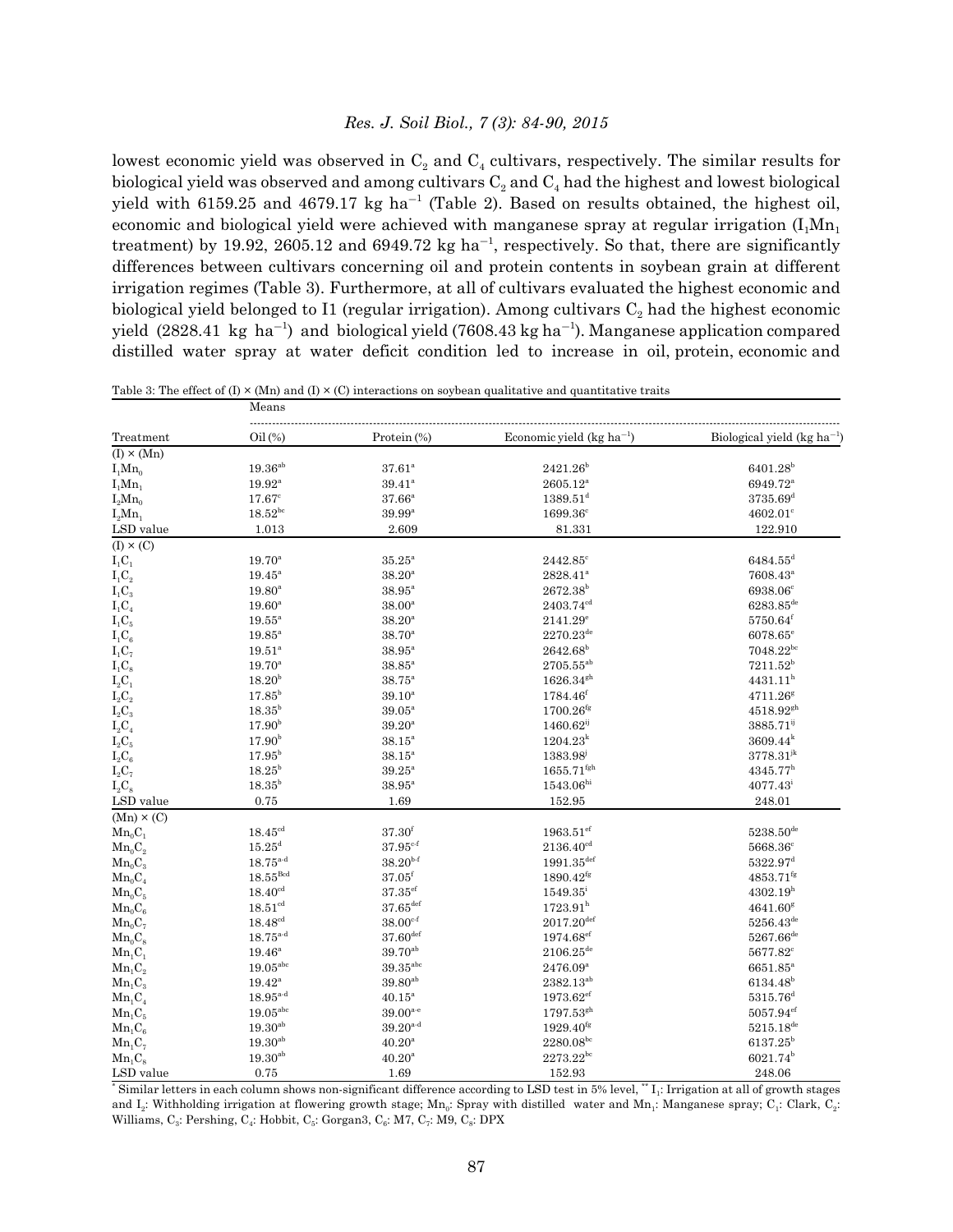biological yield by 4.81, 6.19, 22.23 and 23.19%, respectively (Table 3). These results are agreement with Movahhedy-Dehnavy *et al*. (2009) and Maghsud *et al*. (2014) findings. Fageria (2007) and Hellal and Abdelhamid (2013) emphasized that micronutrients such as manganese have important role in growth and yield of crops. In addition, Mn plays an important role in stabilization of structural protein (Popelkova *et al*., 2003). Concerning oil content in grain, response of Clark and Pershing cultivars to manganese application was better than the other cultivars tested. While, at manganese spray condition Hobbit, M9 and DPX cultivars had more protein in grains. In  $M_1$ treatment, the highest economic and biological yield was recorded in Williams cultivar (Table 3). Means comparison of quantity and quality traits in soybean grain under  $(I) \times (Mn) \times (C)$  interaction effects was shown in Table 4. Generally, the highest oil, economic and biological yield were observed when that manganese was applied in irrigation regular treatment. Bellaloui *et al*. (2013) reported that nutrients deficiencies due to drought stress at any plant growth stage result in low quality and yield of crops. While, withholding irrigation and manganese application increased protein content in soybean grain. The role of micronutrients application in protein synthesis in crops grain was emphasized by Ziaeian and Malakoti (2002) study. Clark cultivar had the highest

|                                      | Means                         |                                                                         |                               |                                 |  |  |
|--------------------------------------|-------------------------------|-------------------------------------------------------------------------|-------------------------------|---------------------------------|--|--|
| Treatment                            | Oil(%)                        | Protein (%)                                                             | Economic yield $(kg ha^{-1})$ | Biological yield $(kg ha^{-1})$ |  |  |
| $(I) \times (Mn) \times (C)$         |                               |                                                                         |                               |                                 |  |  |
| $I_1Mn_0C_1$                         | $19.32^{a.g}$                 | $37.12^{hi}$                                                            | $2353.86^{\rm fgh}$           | 6185.68 <sup>f</sup>            |  |  |
| $I_1$ $Mn_0C_2$                      | $19.11^{b-h}$                 | $37.58^{\text{e-i}}$                                                    | $2679.44^{bcd}$               | $7091.84^{bcd}$                 |  |  |
| $I_1$ Mn <sub>0</sub> $C_3$          | $19.70^{a-e}$                 | $38.42^{b-i}$                                                           | $2509.68^{d-g}$               | $6766.22^{de}$                  |  |  |
| $I_1$ $Mn_0C_4$                      | $19.52^{a-f}$                 | $36.20^{\rm i}$                                                         | $2495.87^{\mbox{\tiny d-g}}$  | 6389.76 <sup>f</sup>            |  |  |
| $I_1$ Mn <sub>0</sub> $C_5$          | $18.93^{c-i}$                 | $37.56^{e-i}$                                                           | $1976.35^{ij}$                | $5264.00^{h}$                   |  |  |
| $I_1$ Mn <sub>0</sub> $C_6$          | $19.76^{\mathrm{a\text{-}e}}$ | $37.95^{\textcolor{red}{\textbf{d}} \cdot \textcolor{red}{\textbf{i}}}$ | $2157.71^{\rm hi}$            | $5651.51^{8}$                   |  |  |
| $I_1$ Mn <sub>0</sub> C <sub>7</sub> | $19.20^{\rm a\cdot h}$        | $38.24^{c-i}$                                                           | $2609.68^{\rm cd}$            | $6874.21^{cd}$                  |  |  |
| $I_1$ Mn <sub>0</sub> $C_8$          | $19.51^{a-f}$                 | $38.18^{d-i}$                                                           | $2589.08^{de}$                | 6987.29 <sup>cd</sup>           |  |  |
| $I_1Mn_1C_1$                         | $20.13^{ab}$                  | $39.41^{a-h}$                                                           | $2531.66^{\rm def}$           | $6783.44^{\rm de}$              |  |  |
| $I_1$ Mn <sub>1</sub> $C_2$          | $19.80^{a-d}$                 | $38.90^{a-h}$                                                           | 2976.97 <sup>a</sup>          | 8125.07 <sup>a</sup>            |  |  |
| $I_1$ Mn <sub>1</sub> $C_3$          | $19.94^{\rm abc}$             | $39.51^{a-g}$                                                           | $2835.14^{ab}$                | 7109.73 <sup>bed</sup>          |  |  |
| $I_1$ Mn <sub>1</sub> $C_4$          | $19.78^{a-e}$                 | 39.82 <sup>a-e</sup>                                                    | 2311.75sh                     | 6177.70 <sup>f</sup>            |  |  |
| $I_1$ Mn <sub>1</sub> $C_5$          | $20.21^{\rm a}$               | $38.90^{a-h}$                                                           | $2306.68^{gh}$                | $6235.41^{f}$                   |  |  |
| $I_1$ Mn <sub>1</sub> $C_6$          | $20.00^{ab}$                  | $39.55^{a-g}$                                                           | 2382.47 <sup>eff</sup>        | $6504.08$ <sup>ef</sup>         |  |  |
| $I_1$ Mn <sub>1</sub> $C_7$          | $19.83^{a-d}$                 | $39.76^{a-f}$                                                           | $2675.55^{bcd}$               | $7221.39^{bc}$                  |  |  |
| $I_1$ Mn <sub>1</sub> $C_8$          | $19.92^{\text{abc}}$          | $39.62^{a-f}$                                                           | $2820.76$ <sup>abc</sup>      | 7435.79 <sup>b</sup>            |  |  |
| $I_2Mn_0C_1$                         | $17.65^{\text{kl}}$           | $37.53^{e-i}$                                                           | $1572.45^{m-p}$               | $4291.55^{ij}$                  |  |  |
| $I_2Mn_0C_2$                         | 17.44 <sup>1</sup>            | $38.40^{b-i}$                                                           | $1592.54^{\rm mno}$           | $4245.76^{jk}$                  |  |  |
| $I_2Mn_0C_3$                         | $17.80^{jkl}$                 | $38.00^{d \cdot i}$                                                     | $1472.08^{n-q}$               | $3877.12^{lm}$                  |  |  |
| $I_2Mn_0C_4$                         | 17.68 <sup>kl</sup>           | $37.96^{\scriptstyle \rm d.i}$                                          | $1285.00^{qr}$                | 3318.40 <sup>n</sup>            |  |  |
| $I_2Mn_0C_5$                         | $17.93^{i.1}$                 | 37.21 <sup>ghi</sup>                                                    | 1121.47 <sup>r</sup>          | 3339.31 <sup>n</sup>            |  |  |
| $I_2Mn_0C_6$                         | $17.34^1$                     | $37.45^{f.1}$                                                           | $1289.77$ <sup>qr</sup>       | $3630.71^{\text{lmn}}$          |  |  |
| $I_2Mn_0C_7$                         | $17.77^{jkl}$                 | $37.83^{d-i}$                                                           | 1425.78 <sup>opq</sup>        | $3637.90^{\rm lmn}$             |  |  |
| $I_2Mn_0C_8$                         | $18.04^{i.1}$                 | 37.09 <sup>hi</sup>                                                     | 1359.06 <sup>pq</sup>         | 3547.64mm                       |  |  |
| $L_2Mn_1C_1$                         | $18.81^{d-j}$                 | $40.08^{\text{a-d}}$                                                    | $1680.91^{\text{lmn}}$        | 4571.27 <sup>ij</sup>           |  |  |
| $I_2Mn_1C_2$                         | $18.33^{g.1}$                 | $39.81^{\scriptscriptstyle \rm a\text{-}e}$                             | $1976.05^{ij}$                | 5176.06 <sup>h</sup>            |  |  |
| $L_2Mn_1C_3$                         | $18.90^{c-i}$                 | $40.11^{\rm a\cdot d}$                                                  | $1928.28^{jk}$                | $5158.98^{h}$                   |  |  |
| $L_2Mn_1C_4$                         | $18.22^{h·l}$                 | $40.50$ <sup>abc</sup>                                                  | $1635.62^{mno}$               | $4452.01^{ij}$                  |  |  |
| $L_2Mn_1C_5$                         | $17.90^{i.1}$                 | $39.10^{a-h}$                                                           | $1287.12^{qr}$                | $3879.80^{\text{lm}}$           |  |  |
| $I_2Mn_1C_6$                         | $18.63^{\rm f\!}$             | $38.94^{\rm {a\cdot h}}$                                                | $1476.33^{n-q}$               | 3925.27 <sup>kl</sup>           |  |  |
| $L_2Mn_1C_7$                         | $18.85^{d-j}$                 | $40.70^{ab}$                                                            | $1884.43^{jkl}$               | $5052.54^h$                     |  |  |
| $L_2Mn_1C_8$                         | $18.72^{e-j}$                 | $40.89^{a}$                                                             | $1726.51^{\rm klm}$           | $4607.25^{\rm i}$               |  |  |
| LSD value                            | 1.07                          | 2.39                                                                    | 216.21                        | 350.80                          |  |  |

Table 4: Means comparison of soybean qualitative and quantitative traits under  $(I) \times (Mn) \times (C)$  interaction effect

\* Similar letters in each column shows non-significant difference according to LSD test in 5% level, \*\*I<sub>1</sub>: Irrigation at all of growth stages and I<sub>2</sub>: Withholding irrigation at flowering growth stage; Mn<sub>0</sub>: Spray with distilled water and Mn<sub>1</sub>: Manganese spray; C<sub>1</sub>: Clark,  $C_2$ : Williams,  $C_3$ : Pershing,  $C_4$ : Hobbit,  $C_5$ : Gorgan3,  $C_6$ : M7,  $C_7$ : M9,  $C_8$ : DPX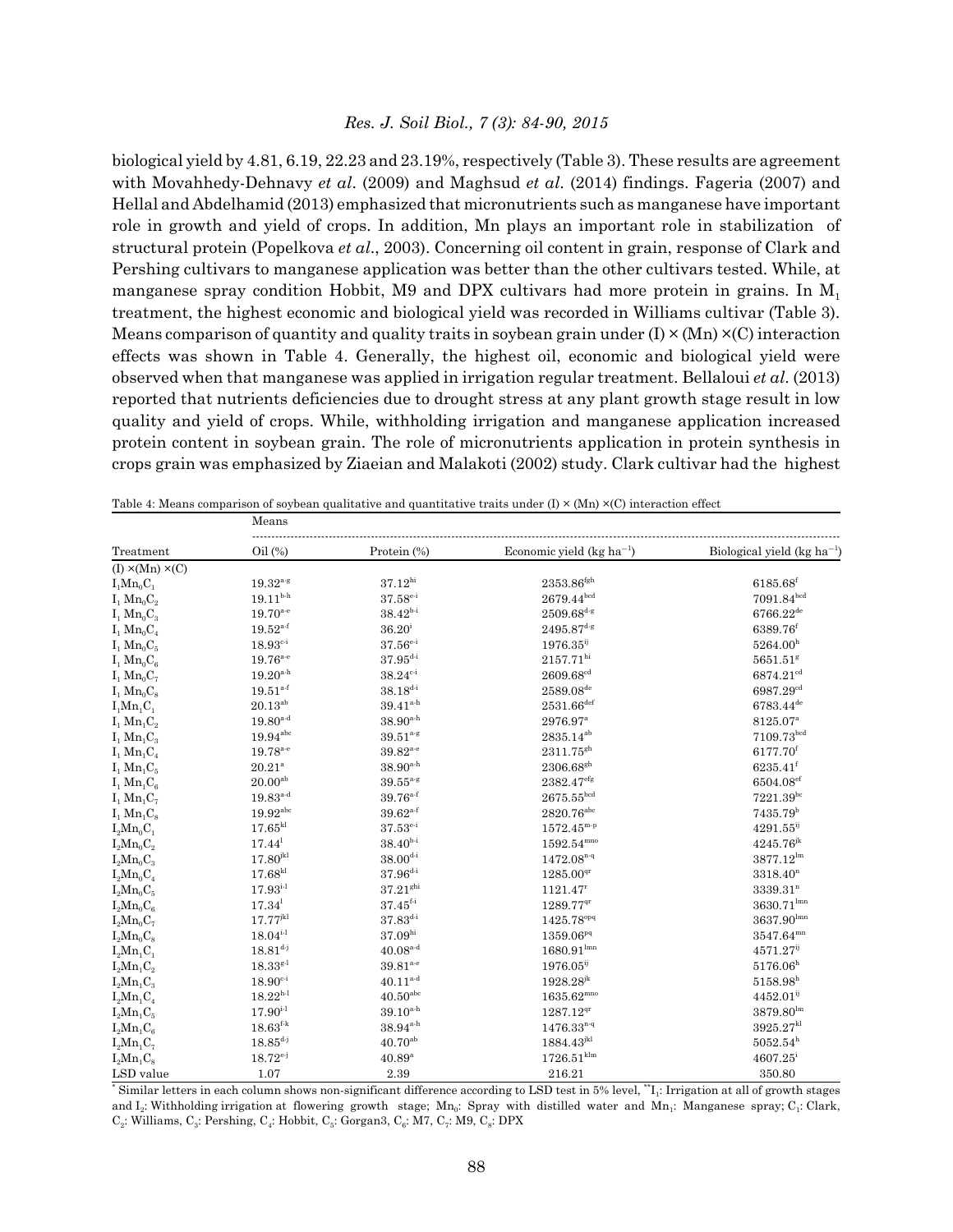|                  | O(%) | P(%)         | Economic yield | Biological yield |
|------------------|------|--------------|----------------|------------------|
| $O\%$            | 00.1 | $0.077^{ns}$ | 0.692          | 0.680            |
| $P\%$            |      | 1.00         | $0.090^{ns}$   | $0.099^{ns}$     |
| Economic yield   |      |              | 1.00           | $0.965***$       |
| Biological yield |      |              |                | 1.00             |

Table 5: Pearson correlation coefficients among evaluated traits in eight soybean cultivar under short-term drought stress and manganese application

-ns, \* and \*\*: Non significant, significant at 5 and 1% levels of probability, respectively

oil content in the grains. Among cultivars, DPX had more protein in the grain and the highest economic and biological yield belonged to Williams cultivar. The lowest oil, protein, economic and biological yield were recorded in  $I_2Mn_0C_2$ ,  $I_1Mn_0C_4$ ,  $I_2Mn_0C_5$  and  $I_2Mn_0C_4$  treatments. There was a significant and positive correlation between economic yield with oil percentage  $(r = 0.692^*)$  and biological yield  $(r = 0.965^{**})$  (Table 5). Also, biological yield had a significant and positive correlation with oil content in soybean grain  $(r = 0.680^*)$ . In our experimental conditions, a significant correlation between oil and protein content in soybean grain was not recorded.

# **ACKNOWLEDGMENTS**

The authors wish to thank from the Islamic Azad University of Kermanshah Branch for supporting projects.

#### **REFERENCES**

- Aderolu, M.A., 2000. The effects of water stress at different growth stages on yield and seed quality of cowpea varieties. B.Sc. Thesis, University of Ilorin, Nigeria.
- Babaeian, M., I. Piri, A. Tavassoli, Y. Esmaeilian and H. Gholami, 2011. Effect of water stress and micronutrients (Fe, Zn and Mn) on chlorophyll fluorescence, leaf chlorophyll content and sunflower nutrient uptake in Sistan region. Afr. J. Agric. Res., 6: 3526-3531.
- Barker, A.V. and D.J. Pilbeam, 2007. Handbook of Plant Nutrition. CRC Press/Taylor and Francis, USA., ISBN-13: 9780824759049.
- Bellaloui, N., A.M. Gillen, A. Mengistu, H. Kebede, D.K. Fisher, J.R. Smith and K.N. Reddy, 2013. Responses of nitrogen metabolism and seed nutrition to drought stress in soybean genotypes differing in slow-wilting phenotype. Front. Plant Sci., Vol. 4. 10.3389/fpls.2013.00498
- Emami, A., 1996. Plant analysis methods. Technical Paper No. 79, Soil and Water Research Institute, (In Persian).
- Fageria, N.K., 2007. Soil fertility and plant nutrition research under field conditions: Basic principles and methodology. J. Plant Nutr., 30: 203-223.
- Fehr, W.R. and C.E. Caviness, 1977. Stages of soybean development. Special Report No. 80. Iowa State University, Ames, IA.
- Heidarian, A.R., H. Kord, K. Mostafavi and F.A. Mashhadi, 2011. Investigating Fe and Zn foliar application on yield and its components of soybean (*Glycine max* (L.) Merr.) at different growth stages. J. Agric. Biotechnol. Sustainable Develop., 3: 189-197.
- Hellal, F.A. and M.T. Abdelhamid, 2013. Nutrient management practices for enhancing soybean (*Glycine max* l.) production. Acta Biol. Colomb., 18: 239-250.
- Jung, S., D.A. Rickert, N.A. Deak, E.D. Aldin, J. Recknor, L.A. Johnson and P.A. Murphy, 2003. Comparison of kjeldahl and dumas methods for determining protein contents of soybean products. J. Am. Oil Chem. Soc., 80: 1169-1173.